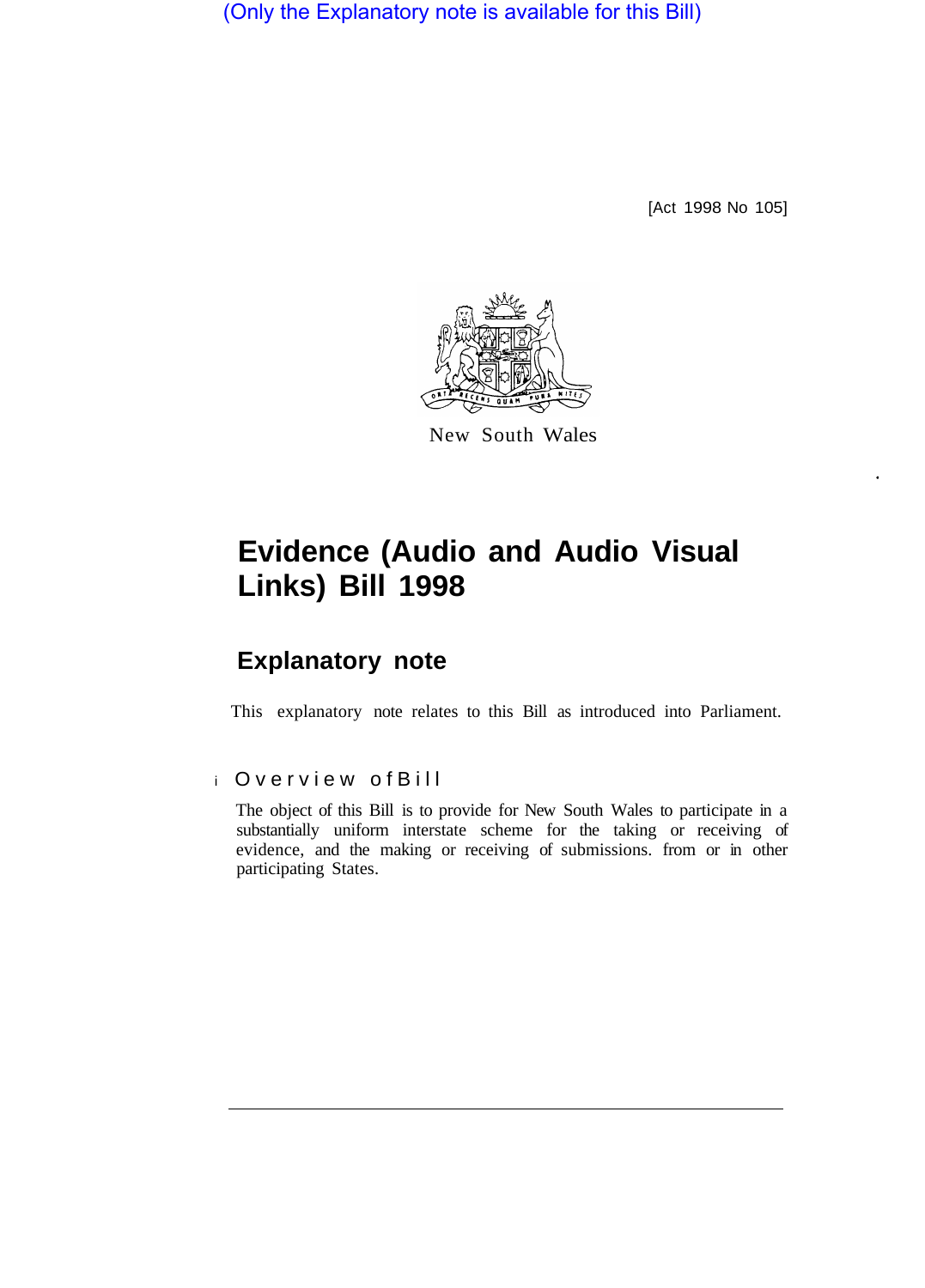Evidence (Audio and Audio Visual Links) Bill 1998 [Act 1998 No 105]

Explanatory note

### Outline of provisions

#### **Part 1 Preliminary**

**Clause 1** sets out the name (also called the short title) of the proposed Act.

**Clause 2** provides for the commencement of the proposed Act on a day or days to be appointed by proclamation.

**Clause 3** sets out definitions of terms and expressions used in the proposed Act.

**Clause 4** makes it clear that notes in the text of the proposed Act do not form part of the Act.

**Clause 5** makes it clear that the proposed Act will not exclude or limit the operation of certain other laws for the taking of evidence or making of submissions or affect any discretion of a NSW court or recognised court with respect to the conduct of a proceeding and provides for the proposed Act to extend to any proceeding pending in such a court on the commencement of the proposed section.

#### **Part 2 Use of interstate audio links or audio visual links in proceedings in or before NSW courts**

**Clause 6** applies the proposed Part to any proceeding in or before a NSW court.

**Clause 7** enables a NSW court to direct that a person appear before or give evidence or make a submission to the court by audio link or audio visual link from a participating State. A participating State is defined by clause 3 to mean another State in which provisions of an Act of that State in terms substantially corresponding to proposed Parts 2 and 3 are in force. A court may not make a direction if the necessary facilities are unavailable or cannot reasonably be made available. if it is satisfied that the evidence or submission can more conveniently be given or made in this State or if the court is satisfied by a party opposing the making of the direction that the direction would be unfair to any party.

**Clause 8** provides that evidence may not be given or submissions made by audio visual link under the proposed Part unless the audio visual facilities used enable persons who are at the courtroom or other place to see and hear the person giving the evidence or making the submission and persons who are at the place where the evidence is given or submission is made to see and hear persons at the courtroom or other place.

Explanatory note page 2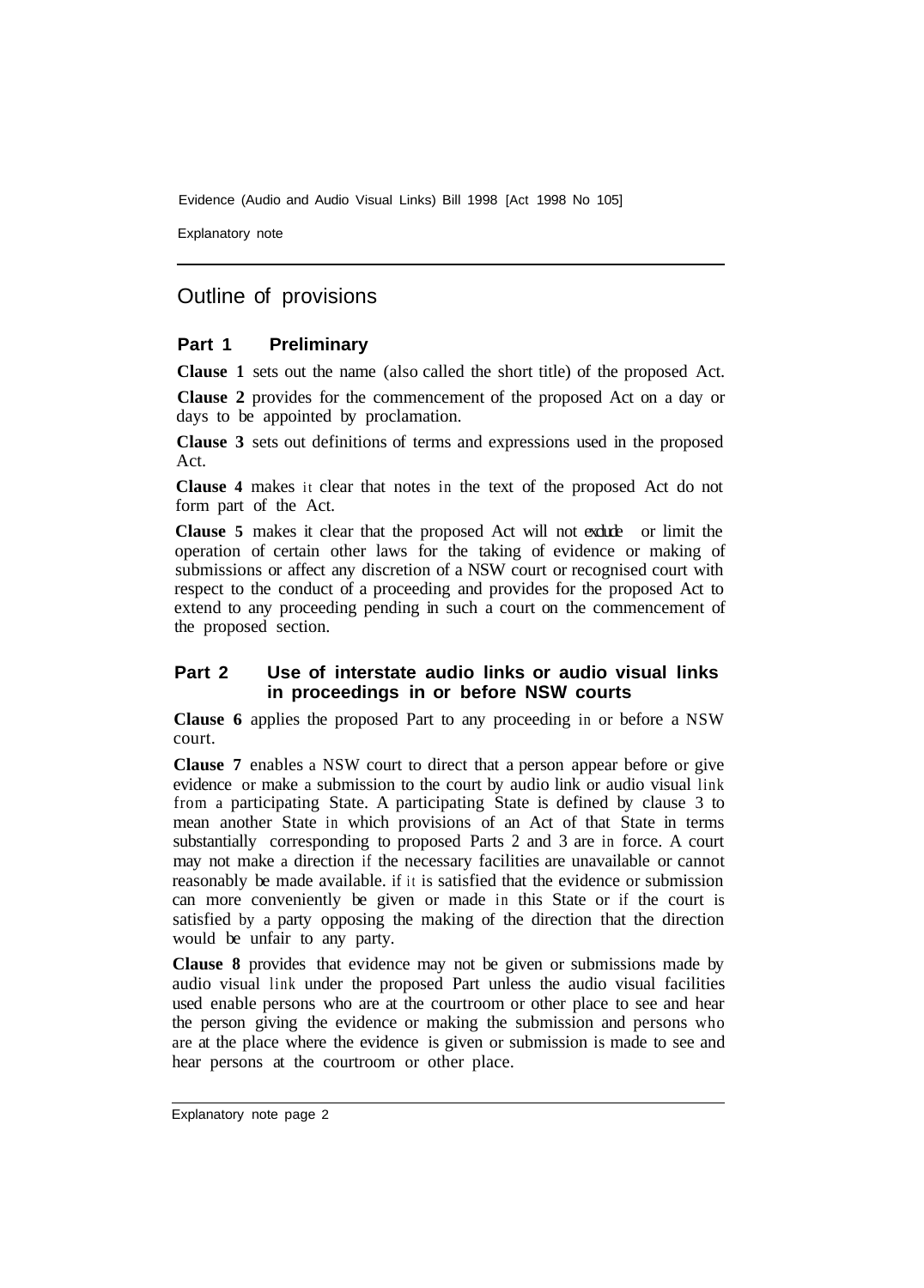Evidence (Audio and Audio Visual Links) Bill 1998 [Act 1998 No 105]

Explanatory note

**Clause 9** provides that evidence may not be given or submissions made by audio link under the proposed Part unless the audio link facilities used enable persons who are at the courtroom or other place to hear the person giving the evidence or making the submission and persons who are at the place where the evidence is given or submission is made to hear persons at the courtroom or other place.

**Clause 10** authorises the NSW court to make orders for the payment of expenses incurred in connection with taking of evidence or making of submissions under the proposed Part.

**Clause 11** confers on persons entitled to practise as a legal practitioner in a participating State an entitlement to practise as a barrister or solicitor or both for the purposes of examining persons giving evidence or making submissions by audio link or audio visual link under the proposed Part.

#### **Part 3 Use of interstate audio links or audio visual links in proceedings in participating States**

**Clause 12** applies the proposed Part to proceedings before recognised courts. A recognised court is defined by clause 3 to mean a court or tribunal of a participating State that is authorised by the provisions of a law of that State in terms substantially corresponding to proposed Parts 2 and 3 to direct that evidence be taken or submissions be made by audio link or audio visual link from NSW.

**Clause 13** enables a recognised court to take evidence or receive submissions by audio link or audio visual link from persons in NSW.

**Clause 14** authorises the recognised court to exercise any of its powers. except its powers to punish for contempt or to enforce its judgments or process. in relation to receiving evidence or submissions by audio link or audio visual link under the proposed Part. Under the clause. the laws of the participating State that apply to a proceeding in that State also apply to the practice and procedure of the recognised court in taking evidence and receiving submissions from NSW.

**Clause 15** specifies some of the orders that may be made by a recognised court when taking evidence or receiving submissions by audio link or audio visual link under the proposed Part.

**Clause 16** imposes an obligation to comply with an order made by a recognised court under proposed section 13 or 15.